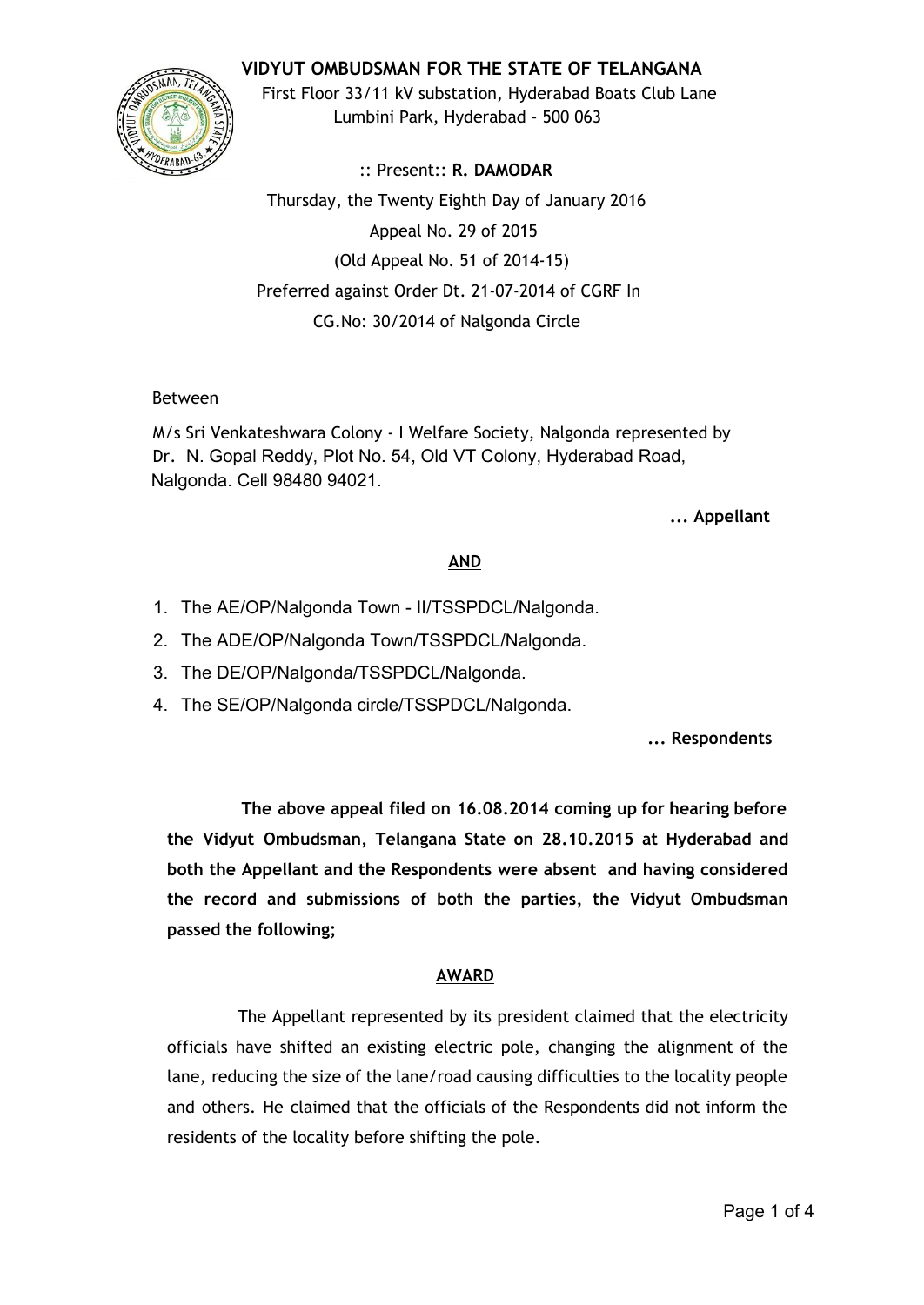2. The 1st Respondent AE/OP/Nlg/Town-II stated before the CGRF that the pole in question, on his inspection, was found to be not at the Appellant personal residence and therefore there was no obstruction as alleged.

3. There was a public hearing conducted by CGRF on 11.7.2014 at Bhongir. CGRF claimed that there was no representation on behalf of the Appellant, while the Respondents were present and claimed that the location of the newly shifted electric pole is not standing in the way of anybody.

4. The CGRF through the impugned orders has observed that the Respondents have not given any reasons for shifting of the pole, when there was no request by the members of the public. It is further observed that there was no record of any sanction of estimate for shifting of the pole and the Respondents have not produced any written material from the local residents to show that the newly shifted pole is not causing any inconvenience to the public. After examining the material, the CGRF held that since there was no representation from the Appellant and no objections were raised by the locality people for shifting of the pole, no further orders were needed in the matter and disposed of the complaint through the impugned orders.

5. Aggrieved and not satisfied with the impugned orders, the named Appellant preferred the present Appeal alleging that the Appellant as the president of the welfare society, filed the complaint keeping in view the public interest and not his personal interest and that after his complaint, the Respondents 1&2 visited their colony and after enquiry, had agreed to shift the pole to the old place and after failing to shift the pole, they have started avoiding saying that the newly shifted pole is not obstructing anybody's way and shifting of the pole is not necessary.

6. The Appellant further alleged that by the shifting of the pole, the road became short by 10 feet in width and the alignment of straight line was changed to irregular one, because of the shifted pole. The Appellant further alleged that the house owners who got the pole shifted, have connections with the electricity employees and with a view to encroach on the colony road, they have influenced the officials for shifting of the pole, without informing the colony officials and that when the colony people informed about shifting of the pole and encroachment of the road by 10 feet, the municipal officials stopped the work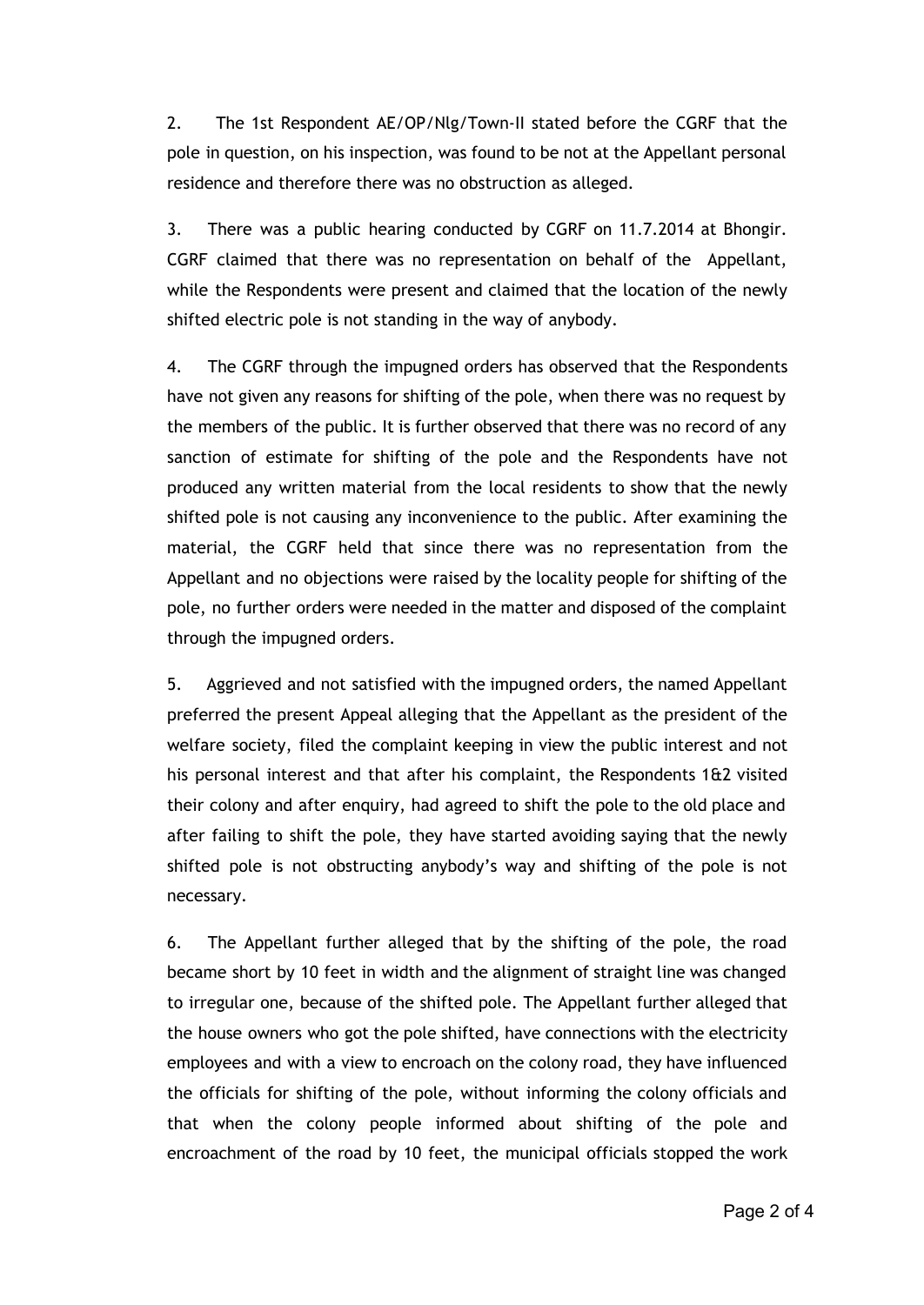temporarily.

.

7. The Appellant, during the course of the hearing, alleged that the electric pole was shifted from the place inside a white compound wall to the outside of the compound wall and that the Appellant got information that the TSSPDCL employees are behind this shifting of the pole, to facilitate encroachment of 10 feet into 40 feet road causing extreme difficulty. The Appellant filed photographs to show that the pole has been fixed about 3 or 4 feet into the road from the compound wall and thus the Appellant claimed that the electric pole which was originally located inside the compound wall, was fixed by about 10 feet into the road and wanted a direction for again shifting the pole to its original place. The photographs on record show that the electric pole was planted newly without proper foundation and its alignment is not straight. There has been a direction dt.17.7.2015 in this appeal to the Respondents to see that the pole is shifted to a place touching the compound wall, so that at least 3 feet space is added to the road.

8. During the mediation, the parties have agreed to the above direction. Both the parties have informed that the pole was shifted towards the compound wall giving 3 feet space to the width of the road and the Appellant Association is satisfied with the arrangement suggested and implemented during the mediation, which became successful solving the issue/controversy raised by the Appellant association.

9. In view of the settlement of the dispute in the mediation, no further orders need be passed in this appeal. The Appeal is disposed of accordingly.

 Typed by cco, Corrected, Signed and Pronounced by me on this the 28th day of January, 2016.

Sd/-

#### **VIDYUT OMBUDSMAN**

1. M/s Sri Venkateshwara Colony - I, Welfare Society, Nalgonda represented by

Dr. N. Gopal Reddy, Plot No. 54, Old VT Colony, Hyderabad Road, Nalgonda. Cell 98480 94021.